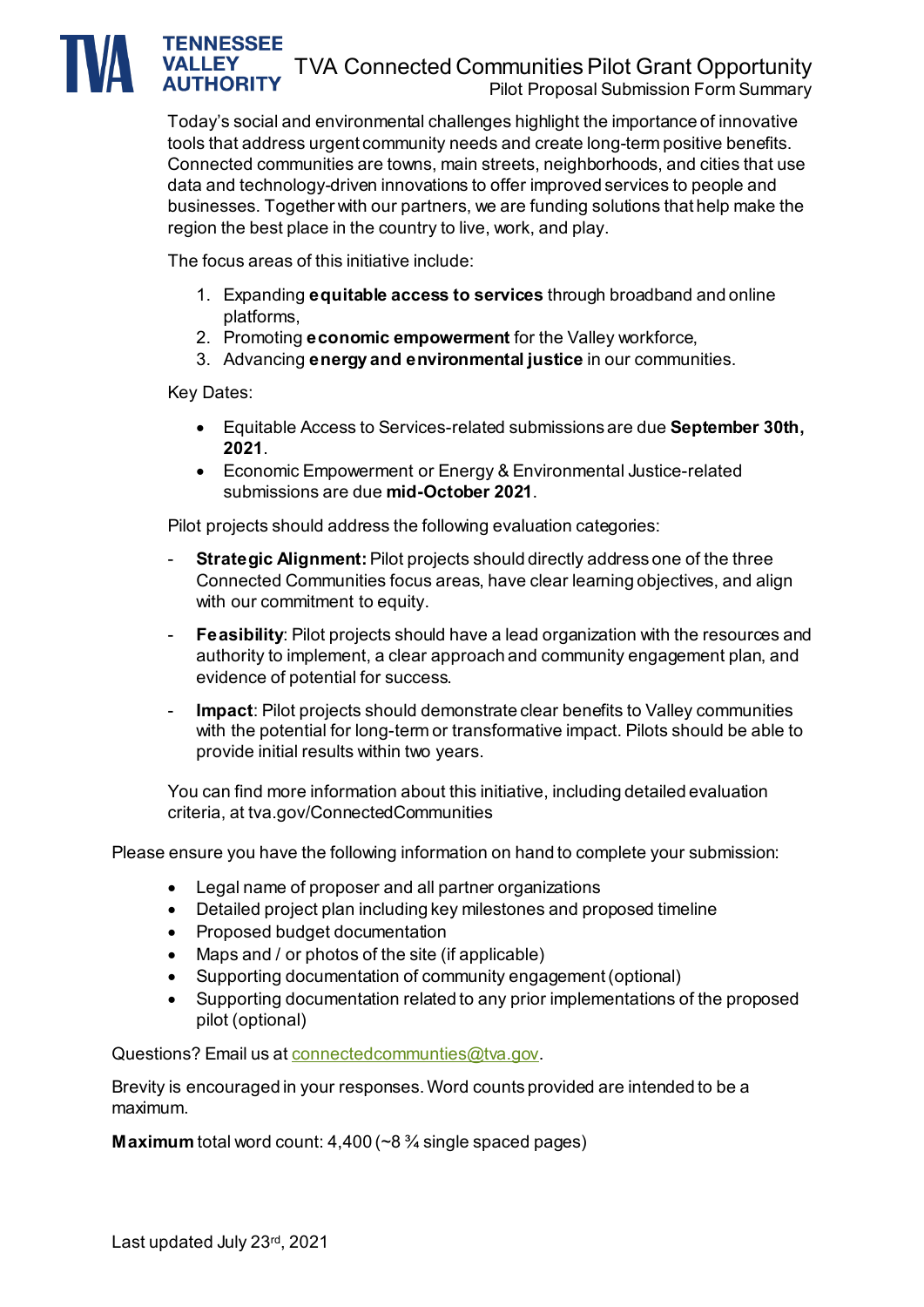TVA Connected Communities Pilot Grant Opportunity

Pilot Proposal Submission Form Summary

## **Strategic Alignment**

**TENNESSEE VALLEY AUTHORITY** 

- Please describe the idea, tool, technology, or approach being tested. Include why the proposed pilot is innovative or transformative. (max. 250 words)
- What are you hoping to learn / solve with this pilot? Include what the ideal outcome of your pilot would look like, and how other communities will be able to use the lessons learned. (max. 250 words)
- (Equitable Access to Services) How would the proposed pilot project address inequities related to the digital divide, such as access to broadband or devices, digital literacy, affordability, or other barriers to connectivity? (max. 250 words)
- (Economic Empowerment) How would the proposed pilot project address inequities related to knowledge of and participation in next generation career pathways, including access to workforce development, technology training, and job creation programs? (max. 250 words)
- (Energy & Environmental Justice) How would the proposed pilot project address inequities related to energy and the environment, such as grid interactive technologies, participation opportunities and interest in clean energy, and public health outcomes? (max. 250 words)
- How does your proposed pilot project align with larger strategic goals, including community or regional priorities and your organization's mission? (max. 150 words)

### **Feasibility**

- Please describe your team, including who the team leads are, what each team member brings to the pilot, and the team's relevant experience in the pilot area. (max. 500 words)
	- $\circ$  (Optional) Please upload any supplemental materials, such as organizational charts or team resumes. If you have multiple files, please save them in a .zip folder for upload.
- Describe the project plan and approach / methodology to implementing the pilot, including key milestones (e.g., procurement, design, pre-construction, construction, monitoring, closing) and proposed timeline. (max. 750 words)
	- o (Optional) Please upload any supporting documentation. If you have multiple files, please save them in a .zip folder for upload
- What do you anticipate would be needed to support the pilot beyond the initial implementation? What is your team capable of providing? Please include a description of how the pilot could be funded beyond the initial grant award. (max. 250 words)
- Describe how TVA funding would be used and how the pilot team will contribute the required 30% of the total project cost. This can include other funding sources or inkind contributions. Please explain any constraints or limitations the team is facing regarding the match requirement, as well as possible solutions or alternative approaches. Information about qualifying in-kind contributions can be found at tva.gov/connectedcommunities. (max. 250 words)
- Please upload the proposed budget. Ensure clearly shows the total project cost and the requested amount from TVA. If you have multiple files, please save them in a .zip folder for upload.
- Where will this pilot take place? If applicable, please upload maps and / or photos of the site. (max. 50 words)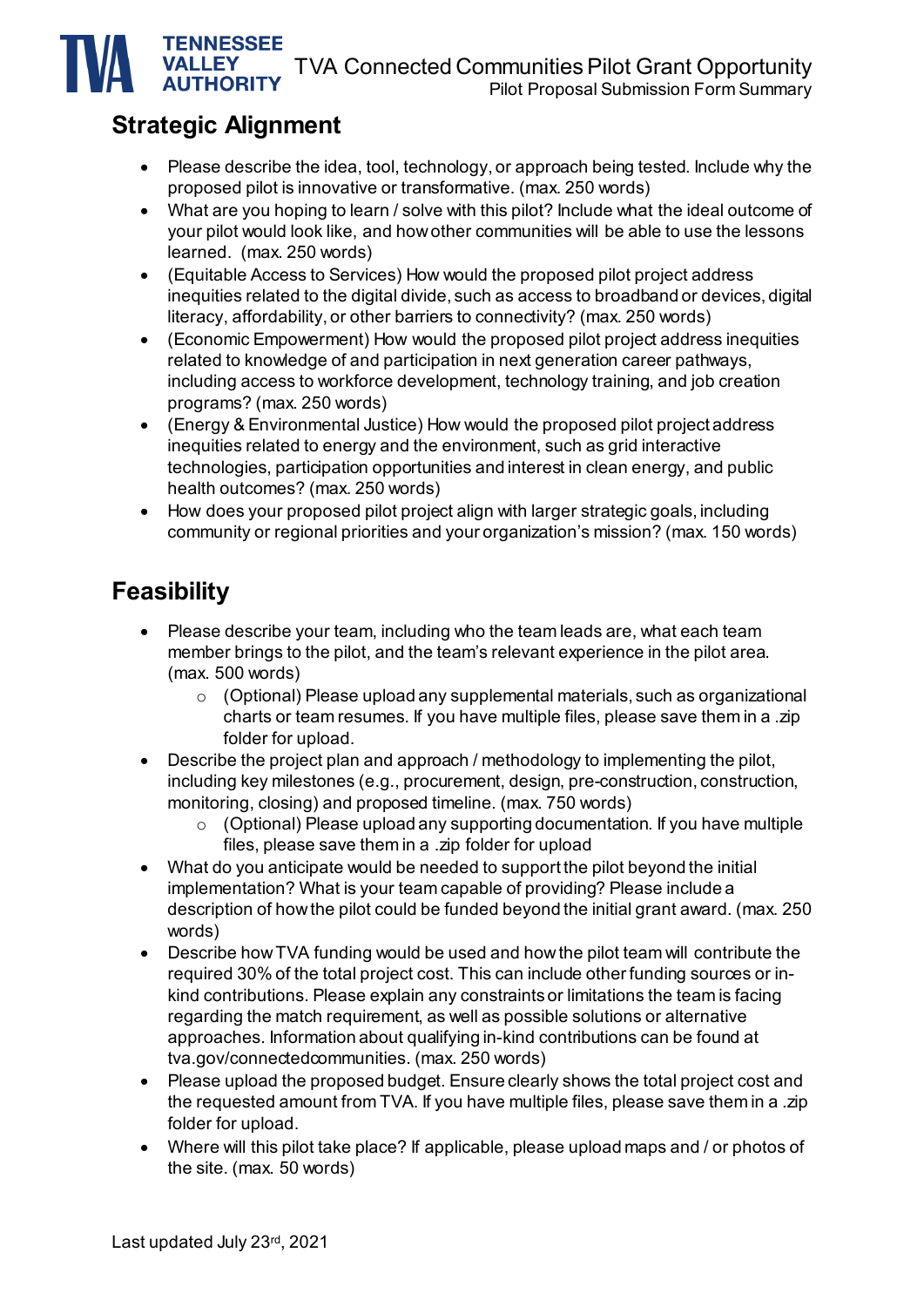### TVA Connected Communities Pilot Grant Opportunity

Pilot Proposal Submission Form Summary

- Does your team have the legal authority to conduct this pilot? If not, please explain. (max. 150 words)
- Does your team have the necessary permissions to access any sites or assets required for the proposed pilot? (e.g., right of way permissions, permit approval, owner permissions) If not, how do you plan to obtain them? (max. 150 words)
- Are there any federal, state, or local ordinances that will impact pilot implementation? If so, what are they? (max. 150 words)
- What has your team done in the community to validate the need for this pilot? If your team has not validated the need for this pilot, what is the engagement plan to do so? (max. 150 words)
- How will your team remain accountable to the intended beneficiaries and the community in which the project is taking place? What is the team's plan to involve representatives of the community in governance and oversight of the project? (max. 150 words)
	- o (Optional) Please upload any supporting documentation, including letters of support or a community engagement plan. If you have multiple files, please save them in a .zip folder for upload.
- Please describe examples (if any) of this pilot being implemented in other places, including references where possible. (max. 150 words)
	- o (Optional) Please upload any supporting files related to prior implementation here. If you have multiple files, please save them in a .zip folder for upload.
- Are there any potential risks that may impact the team's ability to complete the pilot as planned? How do you plan to mitigate the potential risks? (max. 500 words)

## **Impact**

**TENNESSEE VALLEY AUTHORITY** 

- Who are the intended beneficiaries for this pilot? (max. 100 words)
- What are the scope and/or scale of the project benefits? How long are the benefits of the pilot expected to last? This can be described both qualitatively and quantitatively (e.g., # of households impacted, benefits to specific populations, proportion of the community that will benefit, level of impact for project participants, etc.). (max. 250 words)
- What Key Performance Indicators (KPIs) will be used to track the progress of pilot and its outcomes, and how will you measure them? At least one KPI should be directly address the Connected Communities Focus Area. (max. 100 words)